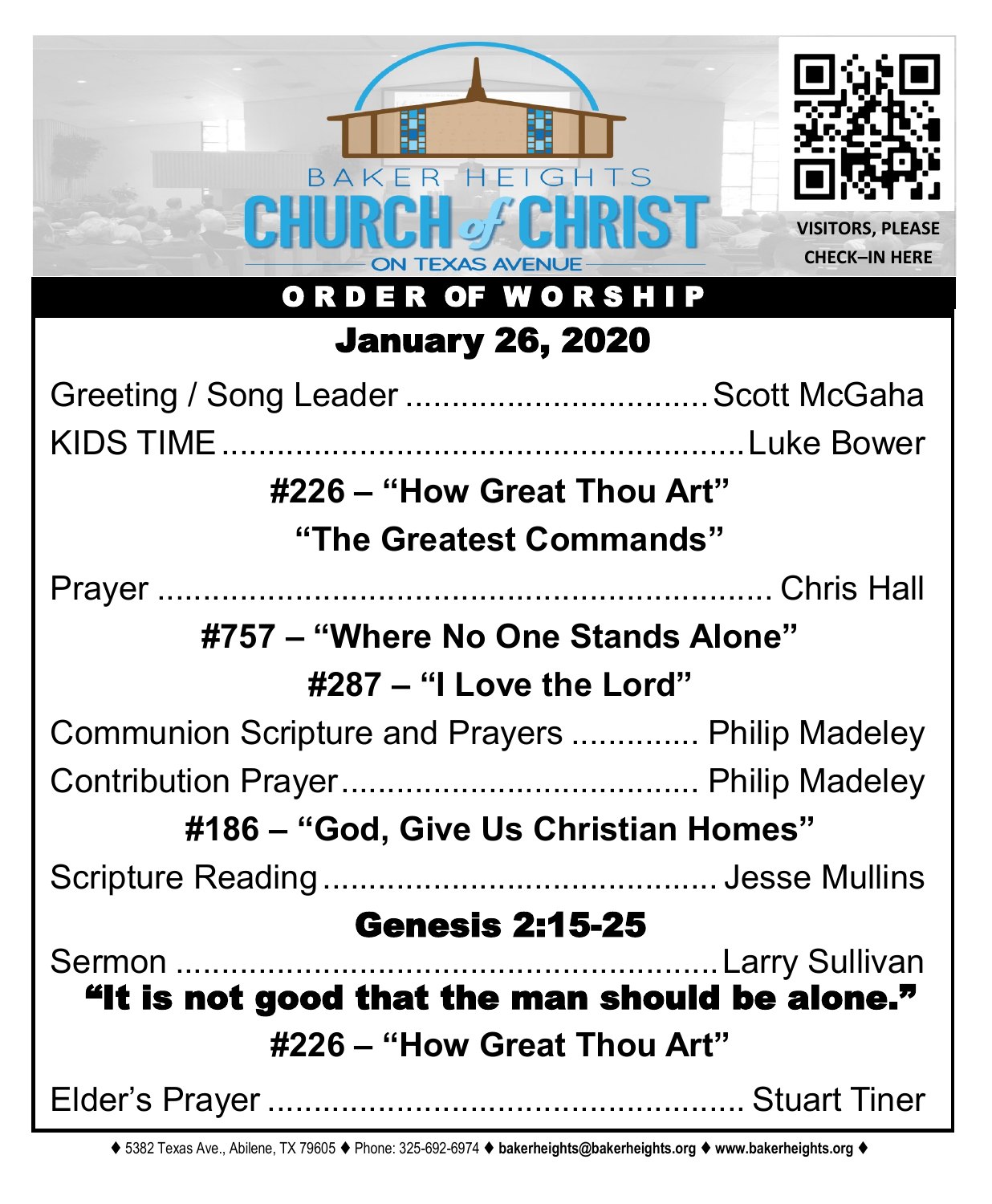| <b>Reaching Out to Our Community</b>                                                                                                                                                                                                                                                                                                                                   | <b>Why Were You Chosen?</b><br><b>What Do You Choose?</b>                                                                                                                                                                                                                                                                                                                                                                                                                                                                    |
|------------------------------------------------------------------------------------------------------------------------------------------------------------------------------------------------------------------------------------------------------------------------------------------------------------------------------------------------------------------------|------------------------------------------------------------------------------------------------------------------------------------------------------------------------------------------------------------------------------------------------------------------------------------------------------------------------------------------------------------------------------------------------------------------------------------------------------------------------------------------------------------------------------|
| $\Rightarrow$ Wisteria Nursing & Rehab. Service<br>• 3202 S. Willis St · Every Sunday<br>• 1 pm • To help, contact: Charles Jacobs<br>$\Rightarrow$ University Place Services • 6:30 p.m.<br>• 1250 E.N. 10th St • Every Sunday<br>evening • To help, contact: Hank Davis                                                                                              | "But you are a chosen people, a royal priesthood,<br>a holy nation, a people belonging to God, that you<br>may declare the praises of him who called you out<br>of darkness into his wonderful light"<br>1 Peter 2:9                                                                                                                                                                                                                                                                                                         |
| $\Rightarrow$ Wisteria Place Services • 3:30 p.m.<br>• 3149 Wisteria Way • To help, contact:<br>• for Second Sunday - Randy White<br>• for Third Sunday - Kenneth Longley                                                                                                                                                                                              | "When I look at your heavens, the work of<br>your fingers, the moon and the stars, which you<br>have set in place, what is man that you<br>are mindful of him, and the son of man that<br>you care for him?<br><b>Psalm 8:3-4</b>                                                                                                                                                                                                                                                                                            |
| $\Rightarrow$ "Redeeming the Tears" $\bullet$ Depression and<br>Grief Support Group . Second Saturday of<br>month . See Charles Goodnight for info.                                                                                                                                                                                                                    | Why would God choose you; make you a royal<br>priesthood, a holy nation, and make you belong to<br>Him? After all, what's in it for a perfect God to<br>take on such an imperfect, sinful bit of dust?                                                                                                                                                                                                                                                                                                                       |
| <b>Home Bible Studies</b><br>♦ Mon. • 6:00 p.m. • 8323 North FM<br>1235 - H&S Davis home<br>· Daniel & Revelation<br>◆ Tues. • 6:00 p.m. • 1210 Anson<br>Ave. - J&S Sumners home<br>• Reading Through the Word<br>$\triangle$ 4th Thurs. $\bullet$ 6:30 p.m. $\bullet$ C&S<br>Jeter's home - see <b>James</b><br><b>Sanderson</b> for info • Other<br><b>Religions</b> | Eight words are tucked into this verse<br>"that you may declare the praises of him"<br>these words are easily overlooked, yet they tell<br>of our prime directive as the church -<br><b>Evangelism - Telling the good news. What is</b><br>it? It's that He has called us out of darkness into<br>His wonderful light. We who were not a people<br>are now the people of God.<br>Once we who had not received mercy, have now<br>received mercy. We, who were lost in sin without<br>hope have been found and now have hope. |
| <b>YOUTH HAPPENINGS</b><br>$\Rightarrow$ Tonight • 7:00 p.m. • Bible Study •<br>(L & C Bower's home)<br>• 430 Victoria<br>$\Rightarrow$ WRYC Registration $\bullet$ Opens this<br>month • Register online now •                                                                                                                                                        | Separated from God's love, we have been<br>brought into His embrace once again. We have<br>been given, so we should freely give. We are<br>loved, so we tell of His love. It's our prime<br>directive.<br>(author unknown)<br>Do you declare the praises of Him?                                                                                                                                                                                                                                                             |
| Spots are filling up fast.                                                                                                                                                                                                                                                                                                                                             | <b>EVANGELISM</b><br>LUKE 4:18 - 1 PETER 2:9 - MARK 16:16                                                                                                                                                                                                                                                                                                                                                                                                                                                                    |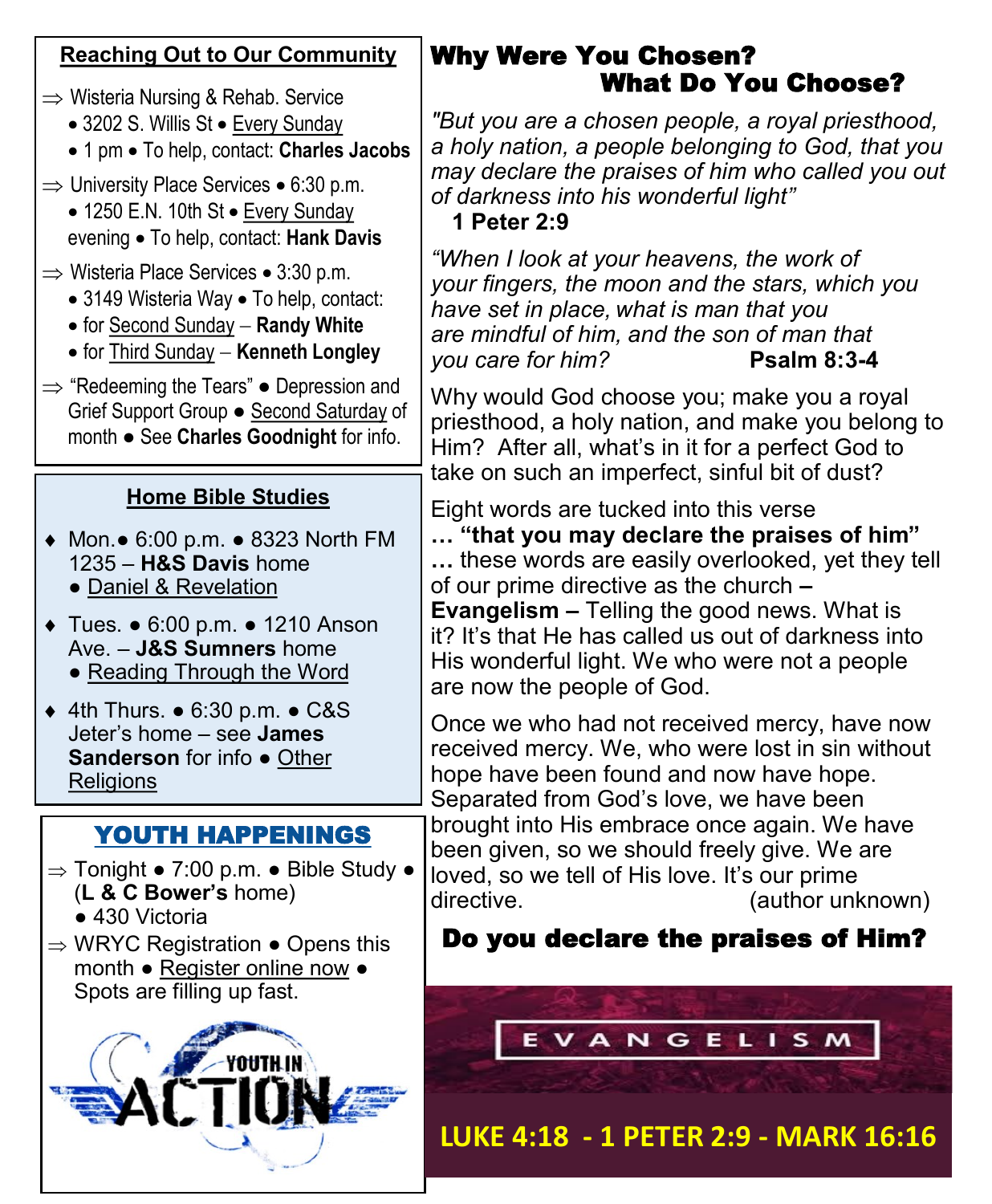#### *PLEASE NOTE:*

- *All normal, weekly scheduled Bible classes & worship times at BHCC are listed on page 4 of the bulletin.*
- *All weekly scheduled Home Bible Studies & Nursing Home services are listed on page 2 of the bulletin.* **BHCC MEMBERS**

#### **SUNDAY – JANUARY 26**

- ◆ Bible classes for all ages 9 a.m.
- Worship Service 10 a.m. Kid's Time
- Shepherding Groups 5 p.m. Tiner S.G. at BHCC

#### **MONDAY – JANUARY 27**

 Prayer conference call with **Floyd Miller** ● 8 – 9 p.m. ● Please call (605) 313-5695 ● Passcode is 718815

### **TUESDAY – JANUARY 28**

Ladies Bible class ● 10 a.m. ● Rm 35 ● James Sanderson

### **WEDNESDAY – JANUARY 29**

- Feeding the Flock 5:30 P.M. BEANS & CORNBREAD MENU  $\bullet$  \$3 / person  $\bullet$  (No more than \$12 / family)
- $\bullet$  Food Pantry Open  $\bullet$  5 6 p.m.
- Bible classes for all ages 6:30 p.m. Short Devotional following classes ● Auditorium
- ◆ Redeeming the Tears Grief & Depression Class Rm 17/19

### **THURSDAY – JANUARY 30**

Men's Brown Bag Devo ● 12 noon ● Rm 10

### **SUNDAY – FEBRUARY 02**

- ◆ Bible classes for all ages 9 a.m.
- Worship Service 10 a.m. "Pantry Pals"
- Shepherding Groups 5 p.m. Tiner S.G. at BHCC

### PANTRY NEEDS

Jello, Pancake Mix, Peanut Butter, Spam, Sugar (4lbs size), Canned Tomatoes, Tea Bags, Coffee, Tuna Helper

### MARK YOUR CALENDAR

- February 11th Valentines Party for our widows/widowers
- February 14th Parent Night Out/Kids Valentine Party
- February 16th Shepherding Groups (moved from 02/23)
- February 23rd BHCC Lunch & "Gospel Chain" Workshop – Workshop preparation for our "Sowing the Seed in 2020 Campaign" ● Following a.m. services ● Fellowship area
- May 30th June 05th "Sowing the Seed in 2020 Campaign" – Reaching out to our BHCC area neighbors.



**Don Ellis** – recovering from surgery 01/23 **Nancy Taylor – thanksgiving, new job Julia McPherson** – safe travel & health **Stuart & Tammy Tiner** – safe travel **Jackie White** – difficulties at work

# FRIENDS & FAMILY

Travis Bennett (nephew of **Roxanne Hello**) Sally Famble (mother of **Freddie Famble**) Presley Holcomb (**Glendora Myrick)** Randie Parrott (daughter of **Sue Willis**) Rita (friend of **D&J Newman**) Marijin See (mother of **Terry McGaha)** Travis & Caitlin Schuetze (**Amanda Gray**) Melanie Hanson (daughter-in-law J&D Hanson) Naomi Taylor (friend of **Tammy Tiner**) Peggy Tiner (mother of **Stuart Tiner**) James Wagner (friend of **Kenneth Longley**)

**All Missionaries: Rusty & Brittany Brown, Chipata Bible College Staff & Students. All Military & First Responders**

# SYMPATHY TO FAMILY OF:

Jeanne Hendricks & daughter Teresa Gray (friends of **Roxanne Hello**)

# CANCER FIGHTERS

Jena Madeley Lewis Maness Kay Procter Nelda Stewart Larry Taylor **Jesse Thomas** Minnie Woody

All family & friends dealing with cancer

# HOMEBOUND MEMBERS

| Brenda & Eldon Amonett | <b>Phyllis Bonner</b>   |
|------------------------|-------------------------|
| Janet Bruns            | Mamie Crane             |
| Norma Dotson           | Don Ellis               |
| Leroy & Mary Mason     | Jo Potter               |
| <b>Frances Pruett</b>  | <b>Betty Retherford</b> |
| Melinda Simmons        | Dean & Nelda Stewart    |
| Laveta Youngquist      |                         |